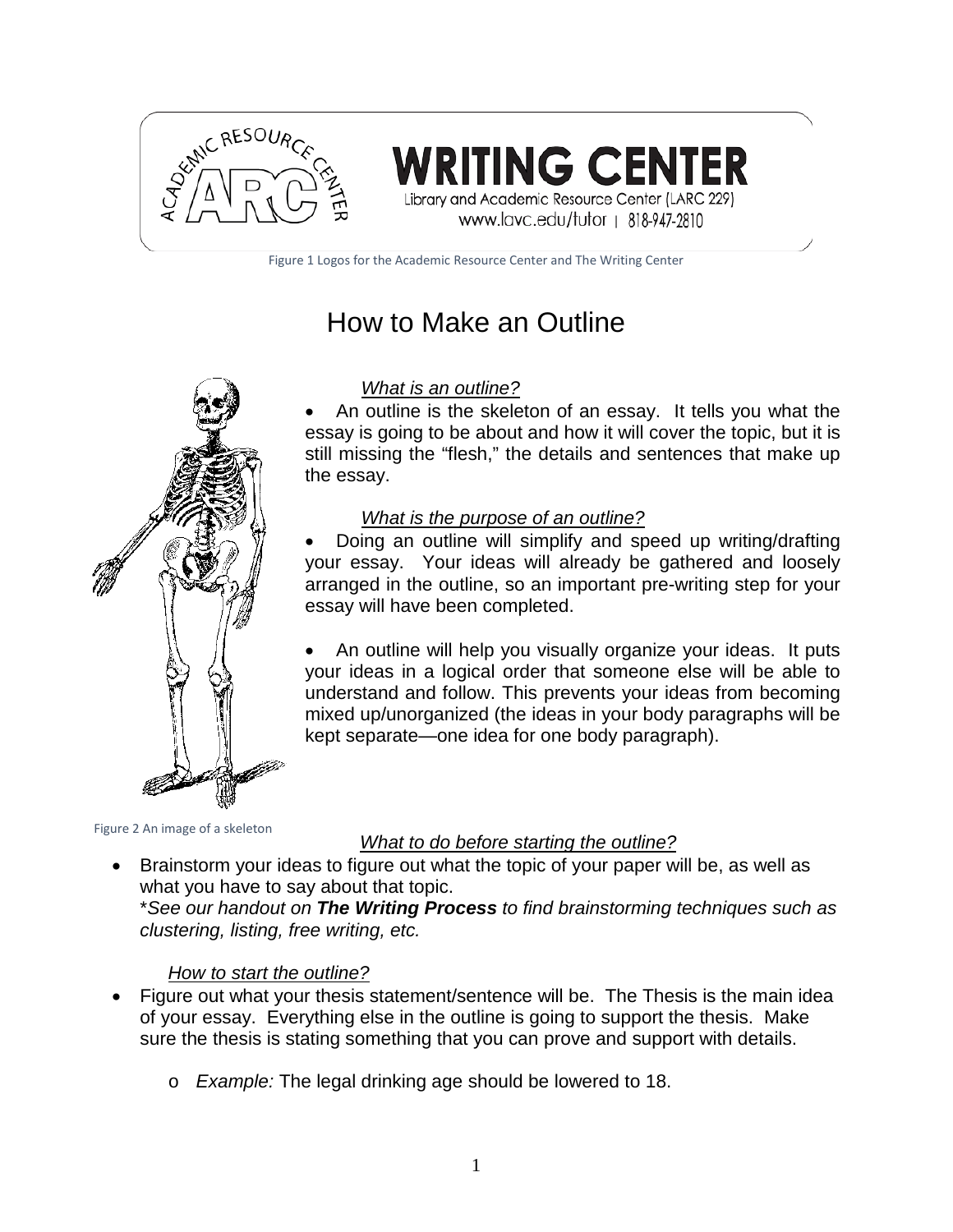## *What to do after you write the thesis statement?*

- Find a way to categorize/separate your supporting ideas of the thesis. In a standard five-paragraph essay, you should come up with 3 supporting points. These points are often added to the thesis statement.
	- o *Example:* The legal drinking age should be lowered to 18 because a.) drinking will become less taboo and less tempting to young people, b.) 18 is the age when young people are given many other privileges/responsibilities, and c.) most other European/Asian/Africa/etc. nations have the drinking age set to 18.

#### *What to do after you think of your supporting points?*

- Think of what evidence/information you are going to use to back up/support the main points that support the thesis.
	- o *Example:* For the second supporting idea, "18 is the age when young people are given many other privileges/responsibilities," you could explain that 18 year olds have the responsibility to vote, go to war, and be prosecuted as adults in a court of law.

#### *Now how do you put these points and evidence down on paper?*

- Start by putting the thesis statement/sentence at the top of the page. This will later go into your introduction.
- Next, label your three main supporting ideas with Roman numerals (I, II, III) in a vertical row. Each Roman numeral should be parallel. These will later be your topic sentences in your body.
	- o *Example:*

#### [*SAMPLE OUTLINE*]

- Thesis: The legal drinking age should be lowered to 18 because drinking will become less taboo and less tempting to young people, 18 is the age when young people are given many other privileges/responsibilities, and most other European/Asian/Africa/American nations have the drinking age set to 18.
- I. Drinking will become less taboo and less tempting to young people.
- II. 18 is the age when young people are given many other privileges/responsibilities.
- III. Most other European/Asian/Africa/etc. nations have the drinking age set to 18.

#### *Now how do you include the evidence/support for your main points?*

• Use capital letters in the outline to indicate your evidence, or the ideas that prove your main supporting points. Indent the letters so that they align with each other and not the Roman numerals.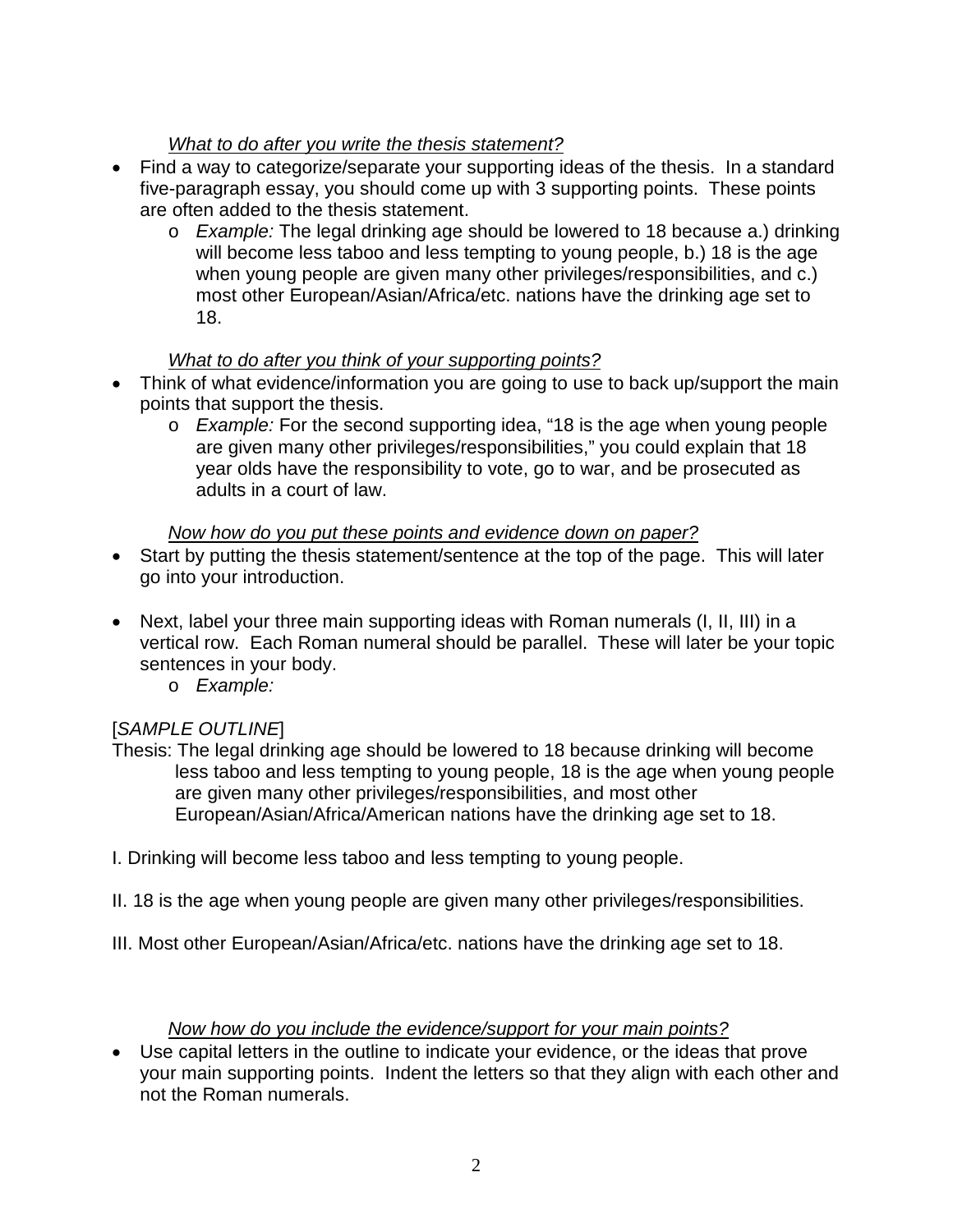o *Example:*

# [*SAMPLE OUTLINE*]

- Thesis: The legal drinking age should be lowered to 18 because drinking will become less taboo and less tempting to young people, 18 is the age when young people are given many other privileges/responsibilities, and most other European/Asian/Africa/ nations have the drinking age set to 18.
- I. Drinking will become less taboo and less tempting to young people.
	- A. They will grow up with it around, never seeing drinking as a mystery.
	- B. Young people under the age of 21 will no-longer sneak to buy/drink alcohol.
	- C. The amount of fatalities due to drinking will be reduced among college students, as the thrill and novelty of drinking will no longer exist.

II. Eighteen is the age when young people are given many other privileges/responsibilities.

- A. They can vote in elections.
- B. They can go to war and join the army.
- C. They can be tried in a court of law as adults and not minors.

III. Most other European/Asian/African/etc. nations have the drinking age set to 18.

- A. Many countries like Greece and Italy have no legal drinking age at all.
- B. Besides Paraguay, the United States in the only country in the Americas that has the legal drinking age set as high as 21.
- C. We need to follow the example set by other nations.

#### *What if the supporting evidence includes more information/subcategories?*

- Use regular numbers (Arabic numbers) for any subdivisions of your evidence. Indent these numbers so they align with each other and not the Roman numerals or the capitalized letters.
- Subdivisions should always be presented in pairs.
	- o *Example:*

# [*SAMPLE OUTLINE*]

I. Most other European/Asian/Africa/etc. nations have the drinking age set to 18.

- A. Many countries like Greece and Italy have no legal drinking age at all.
	- 1. They only set an age limit for purchasing alcohol.
	- 2. To drink if you are under the purchasing age is the decision of the parents.
		- a. Parents may/may not provide the opportunity to drink alcohol.
		- b. Parents take responsibility for monitoring their children's drinking.
- B. Besides Paraguay, The United States is the only country in the Americas that has the legal drinking age set as high as 21.
	- 1. This even includes Canada, whose drinking age is 19.
	- 2. In Mexico, the legal drinking age is 18.
- C. We need to follow the example set by other nations.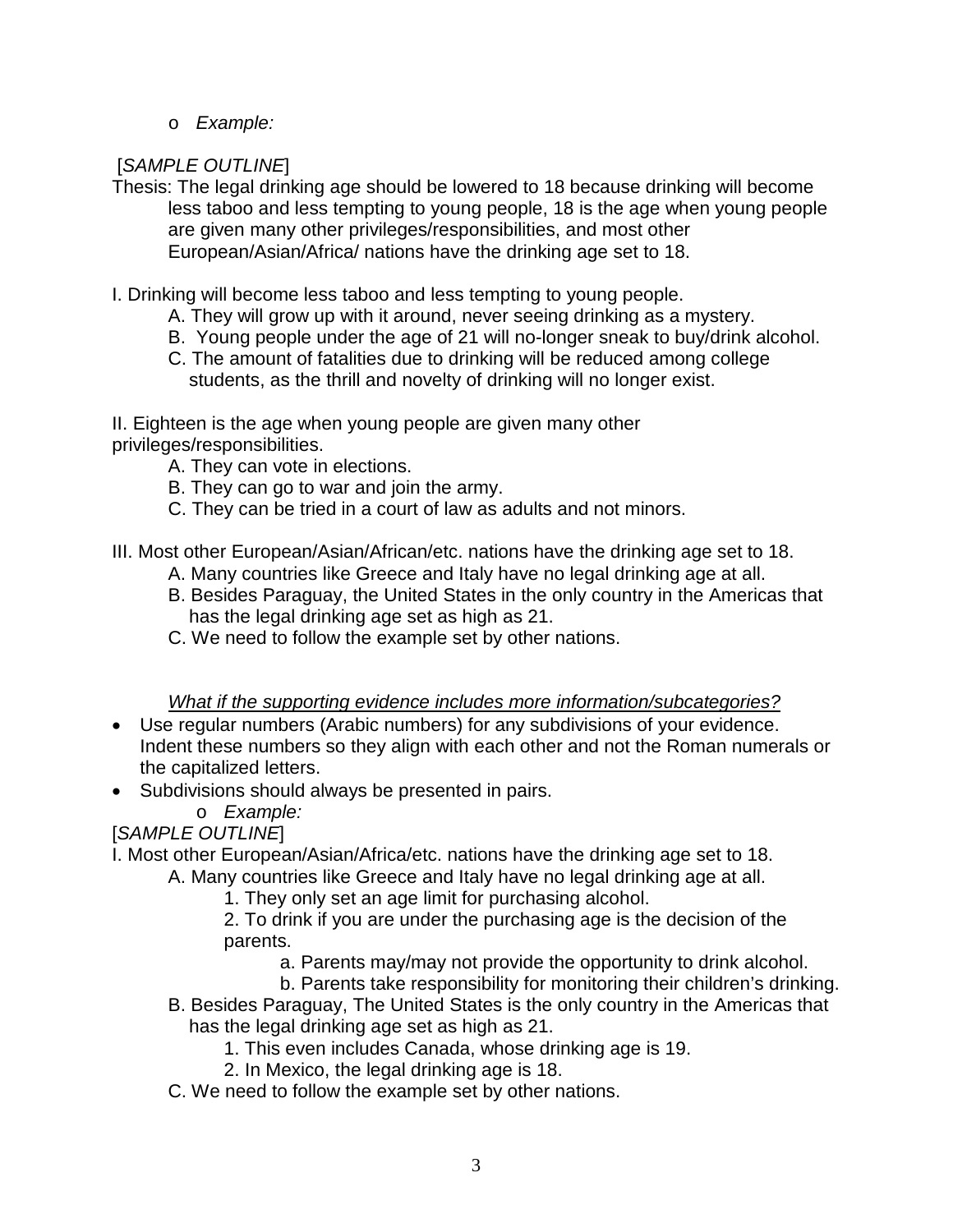1. The rate of alcoholism for citizens in other nations is lower than that of the US.

2. The rate of alcohol related incidents is lower in other nations than in the US.

## *Should you write in complete sentences?*

- You can write in complete sentences or in words/phrases
	- o A **Topic Outline** uses words/phrases that help you remember what idea is going to go where.
	- o A **Sentence Outline** uses complete sentences to tell what idea will go where. (We have been using a Sentence Outline as our example).

#### *Keep in Mind…*

- You may decide to reorganize your ideas by putting them in a different order or to change your supporting ideas/evidence along the way, but this is normal.
- If while drafting/writing the essay you decide to deviate from the outline a little, that is okay, as the outline is just a rough skeleton of the essay and can be changed at any point.
- You can also include the introduction and conclusion paragraphs in the outline if you want—give those paragraphs separate Roman numeral headings, as well as capital letter and Arabic number subheadings for supporting ideas.
- Make the outline fit your own needs.

# **Exercise**

Write a thesis and outline for yourself! Answer the question, "Is it better to be single or married?" Use the **Topic Outline** method. Then, see if you can develop your outline into a **Sentence Outline** by expanding the words/phrases into complete sentences.

#### [*SAMPLE OUTLINE*]

- Thesis: The legal drinking age should be lowered to 18 because drinking will become less taboo and less tempting to young people, 18 is the age when young people are given many other privileges/responsibilities, and most other European/Asian/Africa/ nations have the drinking age set to 18.
- I. Drinking will become less taboo and less tempting to young people.
	- A. They will grow up with it around, never seeing drinking as a mystery.
	- B. Young people under the age of 21 will no-longer sneak to buy/drink alcohol.
	- C. The amount of fatalities due to drinking will be reduced among college students, as the thrill and novelty of drinking will no longer exist.
- II. Eighteen is the age when young people are given many other privileges/responsibilities. A. They can vote in elections.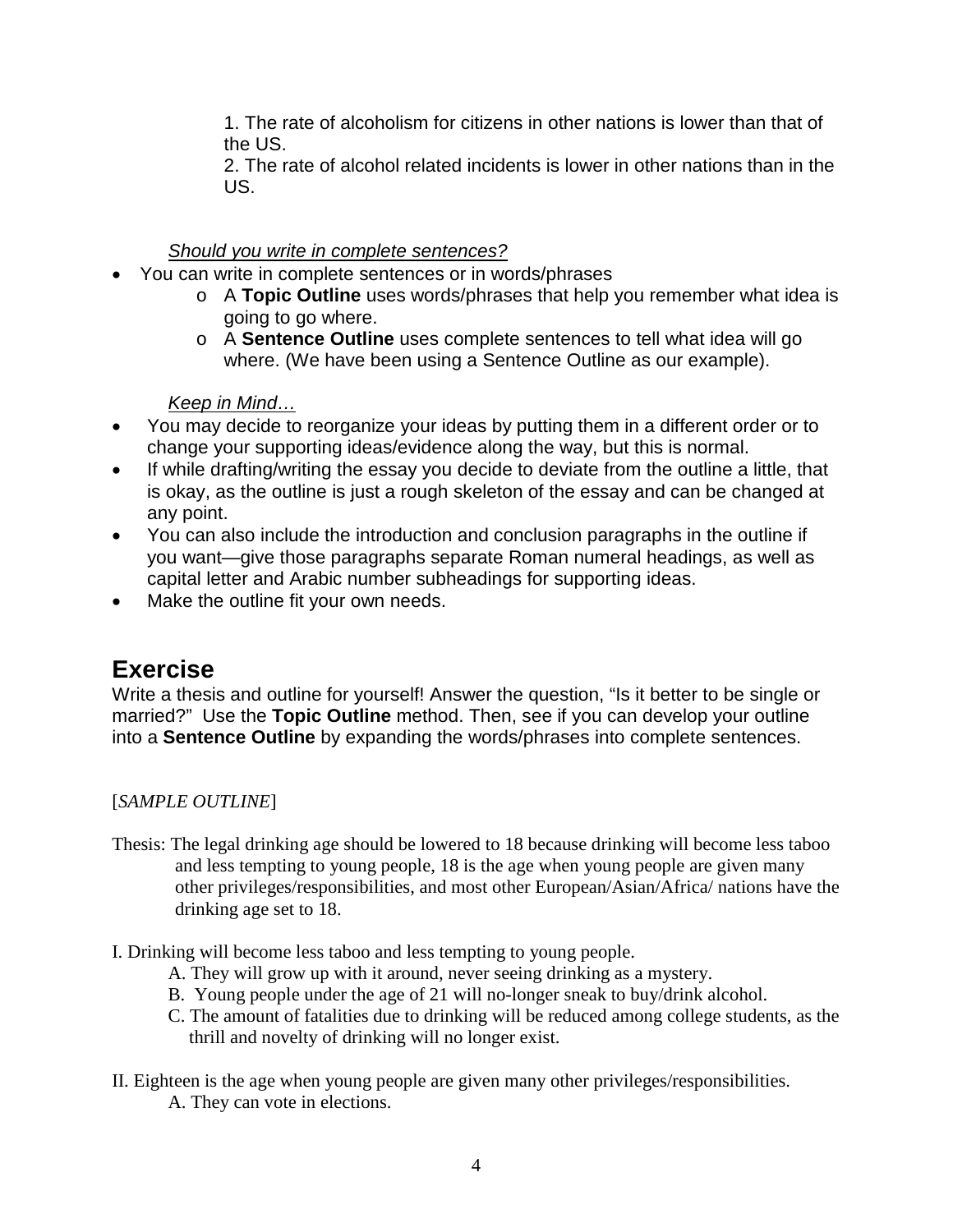B. They can go to war and join the army.

C. They can be tried in a court of law as adults and not minors.

III. Most other European/Asian/Africa/etc. nations have the drinking age set to 18.

A. Many countries like Greece and Italy have no legal drinking age at all.

- 1. They only set an age limit for purchasing alcohol.
- 2. To drink if you are under the purchasing age is the decision of the parents.
	- a. Parents may/may not provide the opportunity to drink alcohol.
		- b. Parents take responsibility for monitoring their children's drinking.
- B. Besides Paraguay, The United States is the only country in the Americas that has the legal drinking age set as high as 21.
	- 1. This even includes Canada, whose drinking age is 19.
	- 2. In Mexico, the legal drinking age is 18.
- C. We need to follow the example set by other nations.
	- 1. The rate of alcoholism for citizens in other nations is lower than that of the US.
	- 2. The rate of alcohol related incidents is lower in other nations than in the US.

*Use the detachable essay outline template on the next pages to help you with essay you work on.*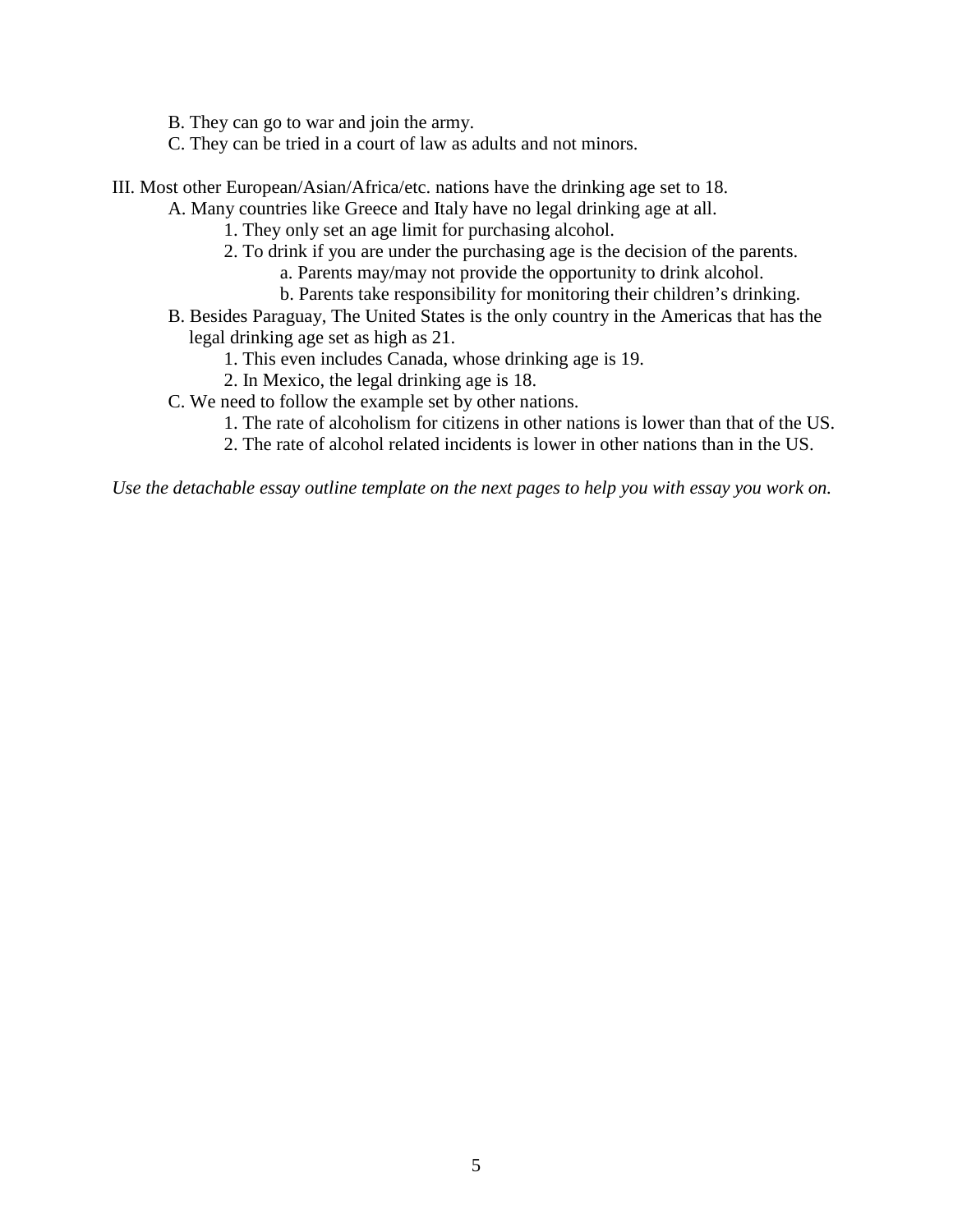#### Essay Outline Template

#### I. INTRODUCTION

- A. Background Information
	- 1. General background information that grabs attention (reference)
	- 2. More specific background information to lead into the thesis

<u> 1989 - Johann John Harry, mars eta industrial eta industrial eta industrial eta industrial eta industrial eta</u>

#### B. Thesis statement

- 1. Topic Sentence
- 2. Outline your key points (Include Body Paragraphs II, III, & III)

the contract of the contract of the contract of the contract of the contract of

- II. BODY
	- A. Support Paragraph # 1
		- 1. Topic Sentence (Includes supporting ideas)
		- 2. Supporting Ideas
			- a. Reason/Detail/Fact and transition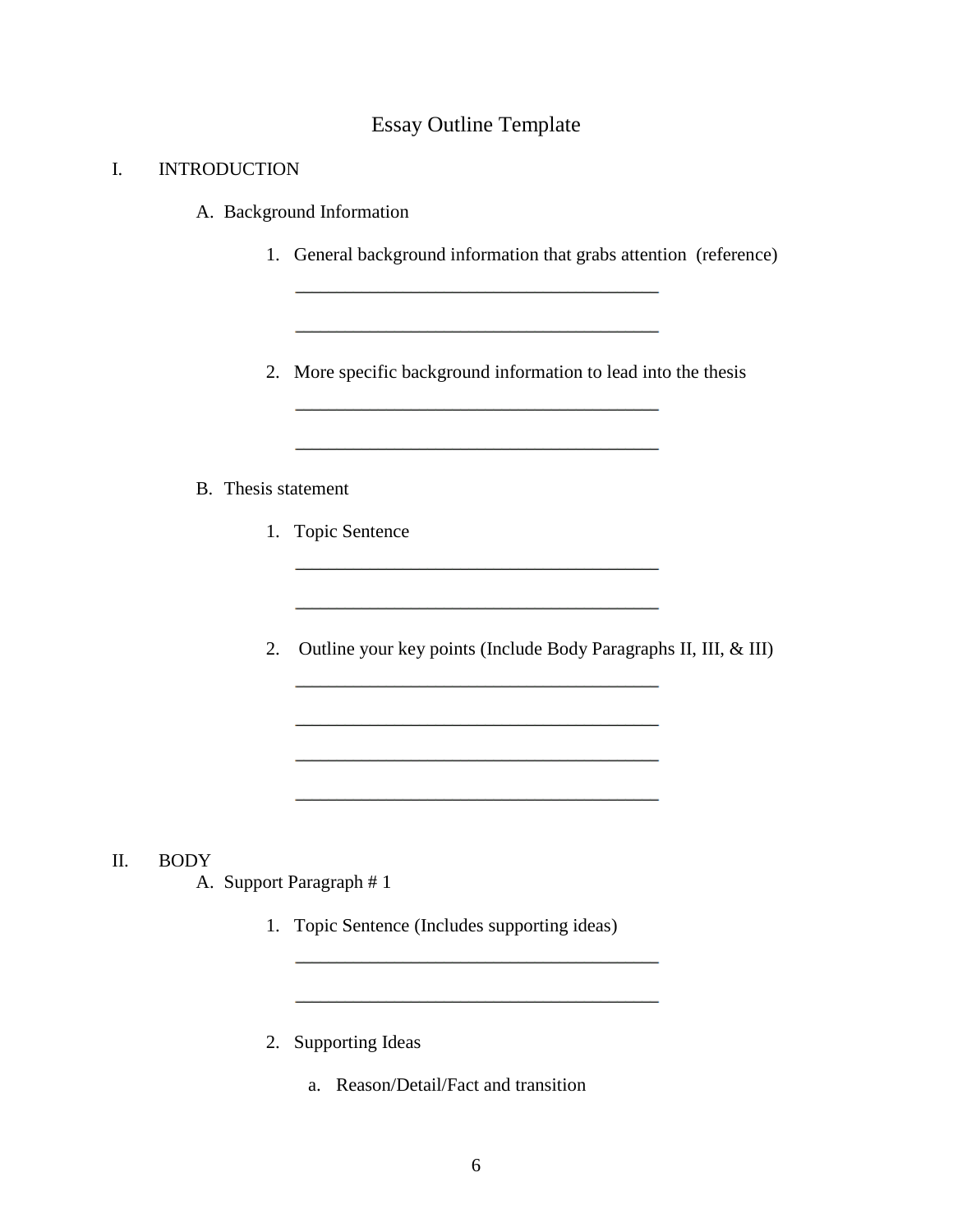b. More information and transition (reference)

- c. Analysis of evidence
- 3. Summarizing/Concluding/Transition sentence
- B. Support Paragraph # 2
	- 1. Topic sentence (Includes supporting ideas)
	- 2. Supporting ideas
		- a. Reason/Detail/Fact and transition
		- b. More information and transition (reference)
		- c. Analysis of evidence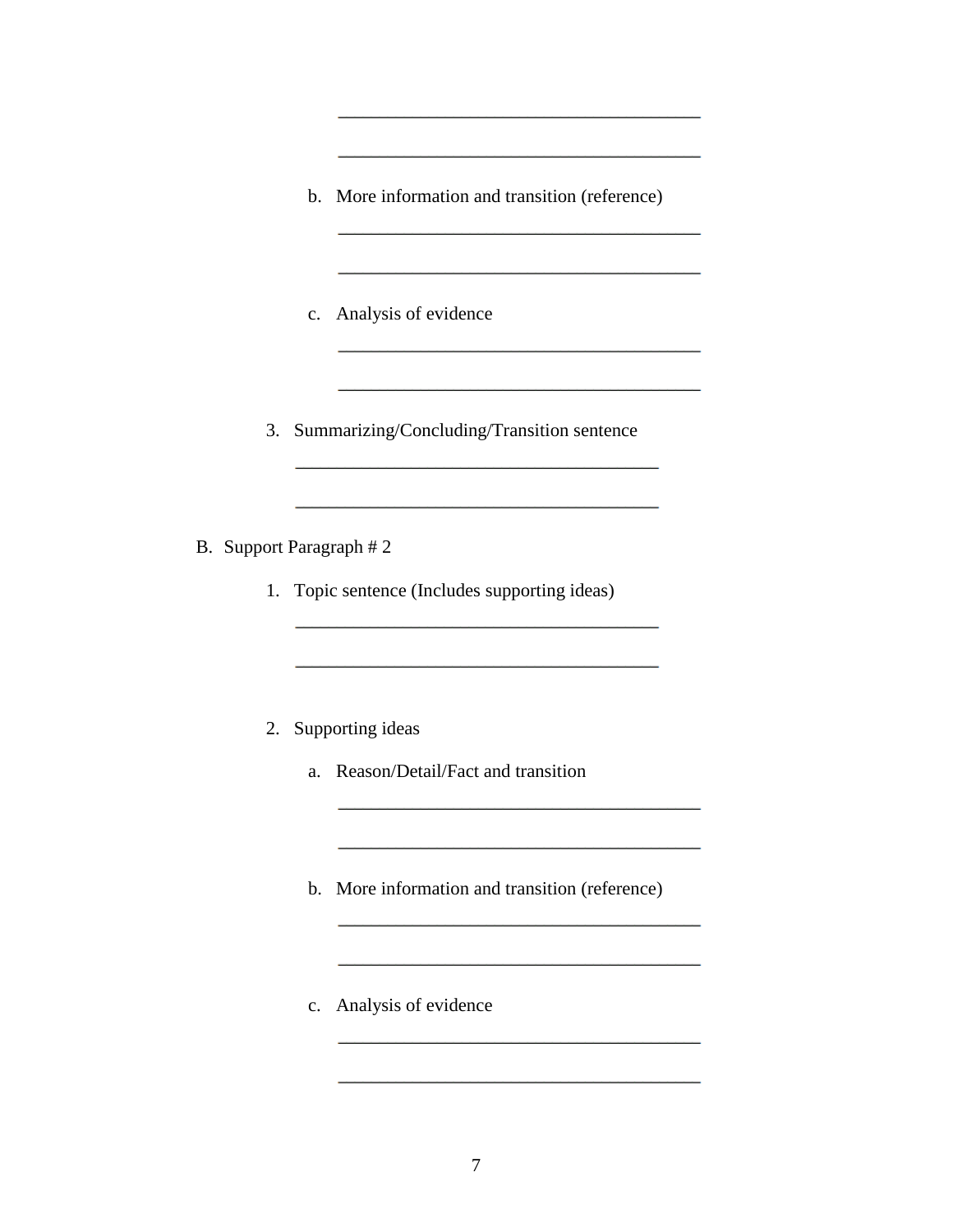3. Summarizing/Concluding/Transition sentence

C. Support Paragraph #3

- 1. Topic Sentence (Includes supporting ideas)
- 2. Supporting ideas
	- a. Reason/Detail/Fact and transition
	- b. More information and transition (reference)

and the control of the control of the control of the control of the control of the control of

- c. Analysis of evidence
- 3. Summarizing/Concluding/Transition sentence

D. Maybe even another Support Paragraph # 4 (or more)

- 1. Topic Sentence (Includes supporting ideas)
- 2. Supporting ideas